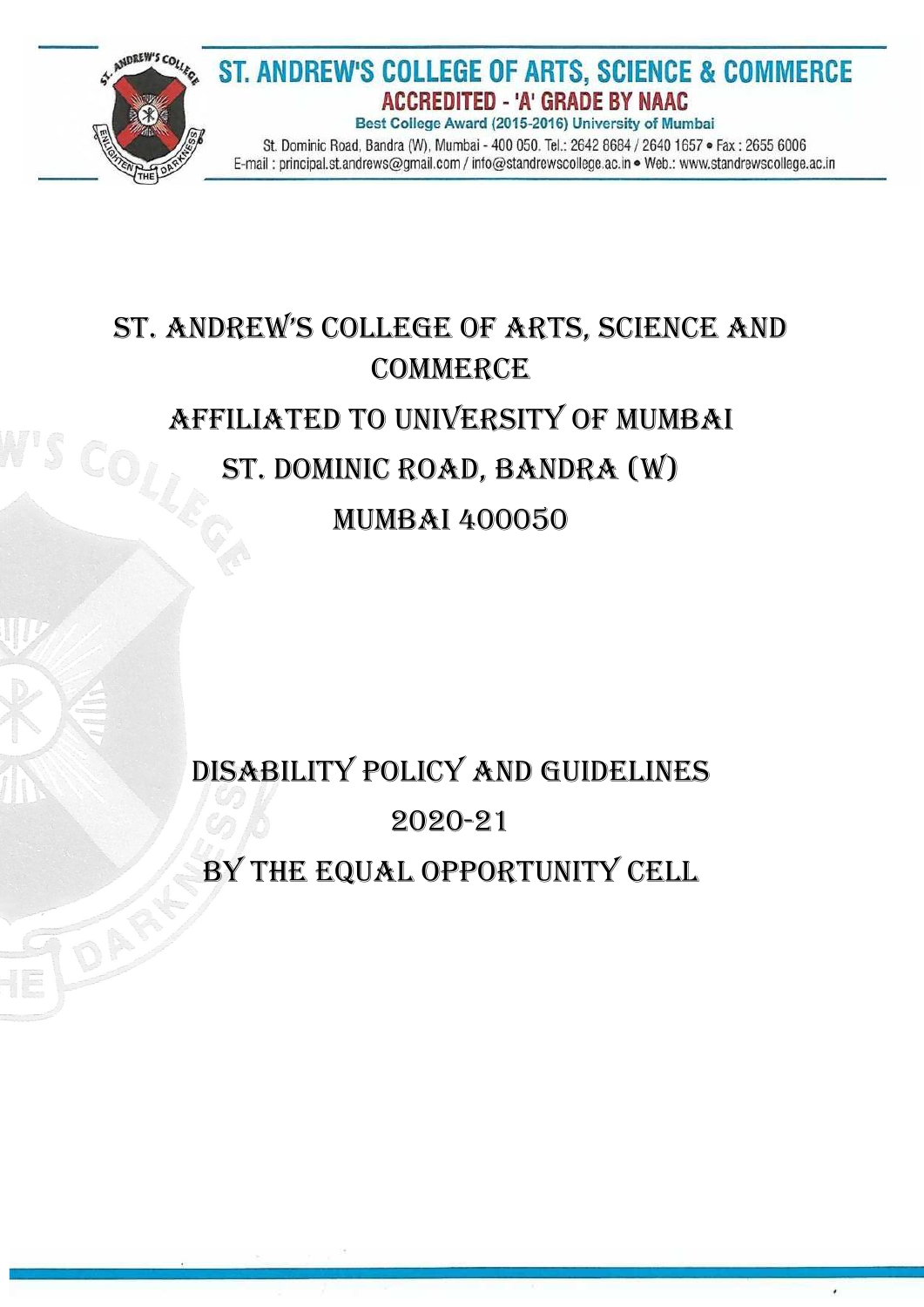

# ST. ANDREW'S COLLEGE OF ARTS, SCIENCE & COMMERCE **ACCREDITED - 'A' GRADE BY NAAC**

Best College Award (2015-2016) University of Mumbai

St. Dominic Road, Bandra (W), Mumbai - 400 050. Tel.: 2642 8684 / 2640 1657 · Fax: 2655 6006 E-mail: principal.st.andrews@gmail.com / info@standrewscollege.ac.in . Web.: www.standrewscollege.ac.in

## Inclusive Education Policy

- St. Andrew's College of Arts, Science & Commerce is committed to creating and sustaining equal opportunities for all students, with or without disability. The college aims to comply with the Persons with Disability Act of 2016 by providing inclusive education to the students with disabilities so that there is equality of opportunity and full and effective participation & inclusion in the College. The College will also focus on the evolving capacities of students with disabilities and respect their right to preserve their identities.
- The College follows the guidelines mandated by the Mumbai University per circular No. Exam/COE/Benefit/102 of 2012 dated 31 March 2012 regarding the provision of accessibility needs during exam times. The institution further complies with the Mumbai University circular No. Exam/COE/Benefit/1353 of 2013 dated 21 September 2013 pertaining to students with learning disabilities.

### Students with learning disabilities

- "Student with disability" means a student with long term physical, mental, intellectual or sensory impairment which, in interaction with barriers, hinders his full and effective participation in the College equally with others;
- "Student with benchmark disability" means a student with not less than forty per cent. of a specified disability where specified disability has not been defined in measurable terms and includes a student with disability where specified disability has been defined in measurable terms, as certified by the certifying authority;
- "Certifying authority" means an authority designated under the Rights of Persons with Disabilities Act, 2016.

### Infrastructure on campus:

- St. Andrew's College currently has an Equal Opportunity Cell (launched in July 2019) that is committed to providing gender- sensitive, queer-friendly, anti-caste and disability-aware services and sensitisation programmes on campus. The Equal Opportunity Cell plans for various inclusion related initiatives on campus.
- As a current or prospective student with disability, any queries may be directed to eqopc@standrewscollege.ac.in
- A student-led branch of the Equal Opportunity Cell has been created and is in the process of training and sensitising student members. Students interested in joining this initiative are encouraged to register either with one of the members of the cell or with the current student representative. The student-led cell is intended to allow for sensitisation, training, peer group support, as well as student-led advocacy. The intent is to foster leadership within the disabled community.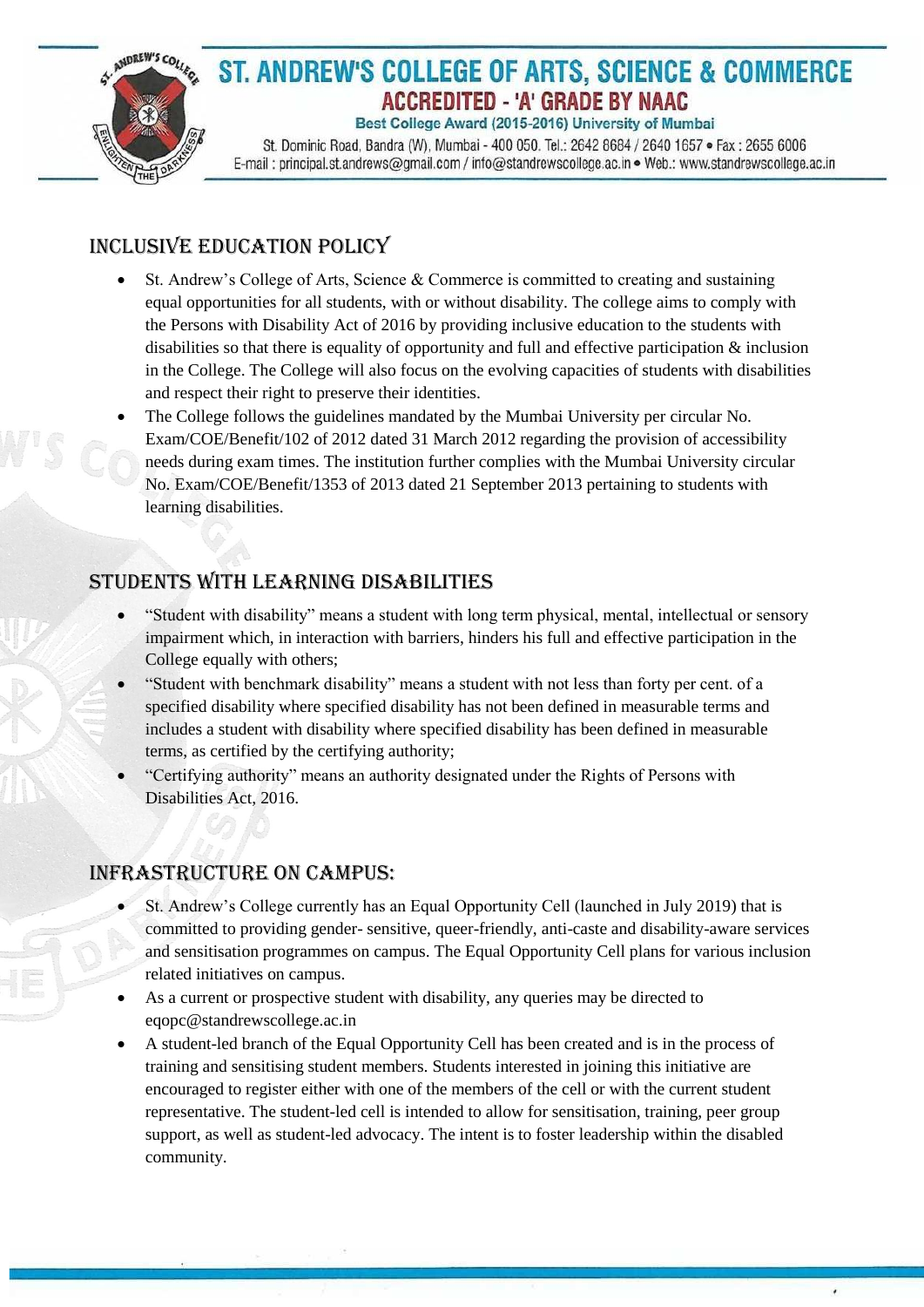

# ST. ANDREW'S COLLEGE OF ARTS, SCIENCE & COMMERCE **ACCREDITED - 'A' GRADE BY NAAC**

Best College Award (2015-2016) University of Mumbai

St. Dominic Road, Bandra (W), Mumbai - 400 050. Tel.: 2642 8684 / 2640 1657 · Fax: 2655 6006 E-mail: principal.st.andrews@gmail.com / info@standrewscollege.ac.in . Web.: www.standrewscollege.ac.in

## Rights of Students with learning disabilities

- As mandated by the Rights of Persons with Disabilities Act, 2016, the College has reserved 5% seats for students with benchmark disabilities
- The student with benchmark disabilities shall be given an upper age relaxation of five years for admission in the College.
- The College will admit students without discrimination and provide education and opportunities for sports and recreation activities equally with others;
- The College will make building, campus and various facilities accessible;
- The College will provide necessary support individualised or otherwise in environments that maximise academic development consistent with the goal of full inclusion;
- The College will monitor participation, progress in terms of attainment levels and completion of education in respect of every student with disability;
- The College will if so required restructure/redesign courses and programmes and support infrastructure facilities to ensure access, inclusion and participation of student with disabilities in all sporting activities;
- The College will promote and organise disability specific sporting events for persons with disabilities and also facilitate awards to the winners and other participants of such sporting events.
- The Equal Opportunity Cell currently co-ordinates with students to provide writers for exams. In order to avail of this service, students are asked to fill out the following google form regarding their needs. Students will be matched as per availability and strict ethical standards will be maintained throughout. (Google Form link given below)
- https://forms.gle/UVSi8NQcQA6XkjtG9
- The college is equipped with lifts and ramps (outside of the AV Room in the main building) and has AV technology in each classroom. A gender neutral accessible toilet is available on campus. Keys for this toilet are with the watchmen who is available during College working hours.
- A counsellor is available on campus to offer mental health support to students.
- Students wishing to register themselves with the Equal Opportunity Cell for support services may contact the members of the cell or email eqopc@standrewscollege.ac.in. Strict confidentiality will be maintained.

#### Addressing Student Concerns:

- In case of specific accessibility needs, students may approach the Equal Opportunity Cell at eqopc@standrewscollege.ac.in
- If the student wishes to complain regarding the conduct of staff or students where their disability has been the site of harassment, they are encouraged to submit a complaint to the college's Internal Complaint Committee (ICC). Complaints may be provided to the Principal in hard copy in person, or in soft copy via the email address: principal@standrewscollege.ac.in